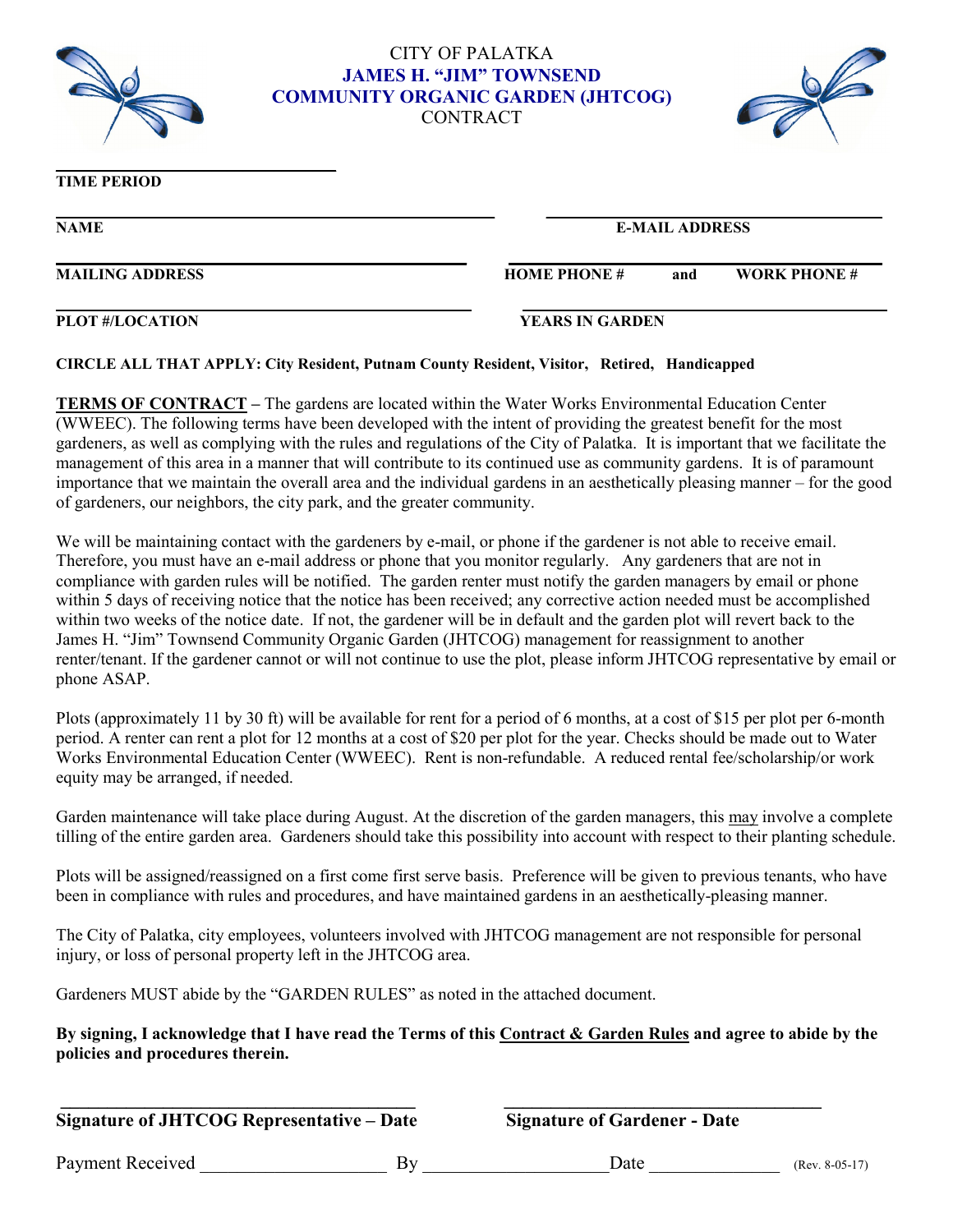

.

### CITY OF PALATKA **JAMES H. "JIM" TOWNSEND COMMUNITY ORGANIC GARDEN RULES AND RELEASE OF LIABILITY**



As a gardener participating in the James H. "Jim" Townsend Community Organic Garden, (JHTCOG), I agree to abide by the following rules.

1. The James H. "Jim" Townsend Community Organic Garden (JHTCOG) is intended for personal use or distribution to local families in need.

2. Pets are NOT allowed in the community garden area. Children in the community garden area must be supervised at all times.

- 3. Do NOT give gate code to non-gardeners.
- 4. Garden plot participants are expected to keep their plots clear and free of weeds, grass, and other debris that can harbor insects. **Gardeners should spend at the very least 2 - 4 hours a week tending their plots.** The gardener will be responsible for removing and disposing of stakes, plastics, and garbage from the garden plot during and after the growing season. The garden plot will be left in good condition at the end of the growing season. If cleanup is not done properly, the gardener will be responsible for all cost associated with clean up, and may not be allowed to adopt a plot in the future.
- 5. Weeds and cuttings from your garden plot must be removed and placed on curb according to pick up rules or placed in the garden compost pile(s).
- 6. The gardener will be responsible for removing any disease and insect infested plants promptly. In case of severe neglect, it will become necessary to reassign the plot, plow it under, or have it taken over by another gardener willing to do the work. Absolutely no dumping of debris into other garden plots is allowed.
- 7. Garden plots may not be used to grow illegal plants, or plants that do not bear fruit or vegetables; this does not preclude spices. Certain flowers may be grown as approved by JHTCOG management. Organic and non-GMO plants/seeds/potting soil are strongly recommended.
- 8. Crops, plants, vines and vegetation must be contained within the boundaries of one's garden plot. Overlapping onto adjacent pathways or garden plots is prohibited. Vining plants may be planted along the fence line or a trellis may used.
- 9. Only organic fertilizers will be used in the JHTCOG, and the application should in no way detrimentally affect adjacent garden plots or grass areas. Control of insects and unwanted plants should conform to recommended organic techniques and may not include the use of chemicals.
- 10. Structures, other than trellis for vines, are not allowed in the community garden, unless approved by JHTCOG management.
- 11. The City of Palatka assumes no liability for any injury, damage, theft or loss of property belonging to garden user participants, before, during, or after their usage.
- 12. Any gardener that willfully damages or harvests from another plot is subject to lose his/her plot.